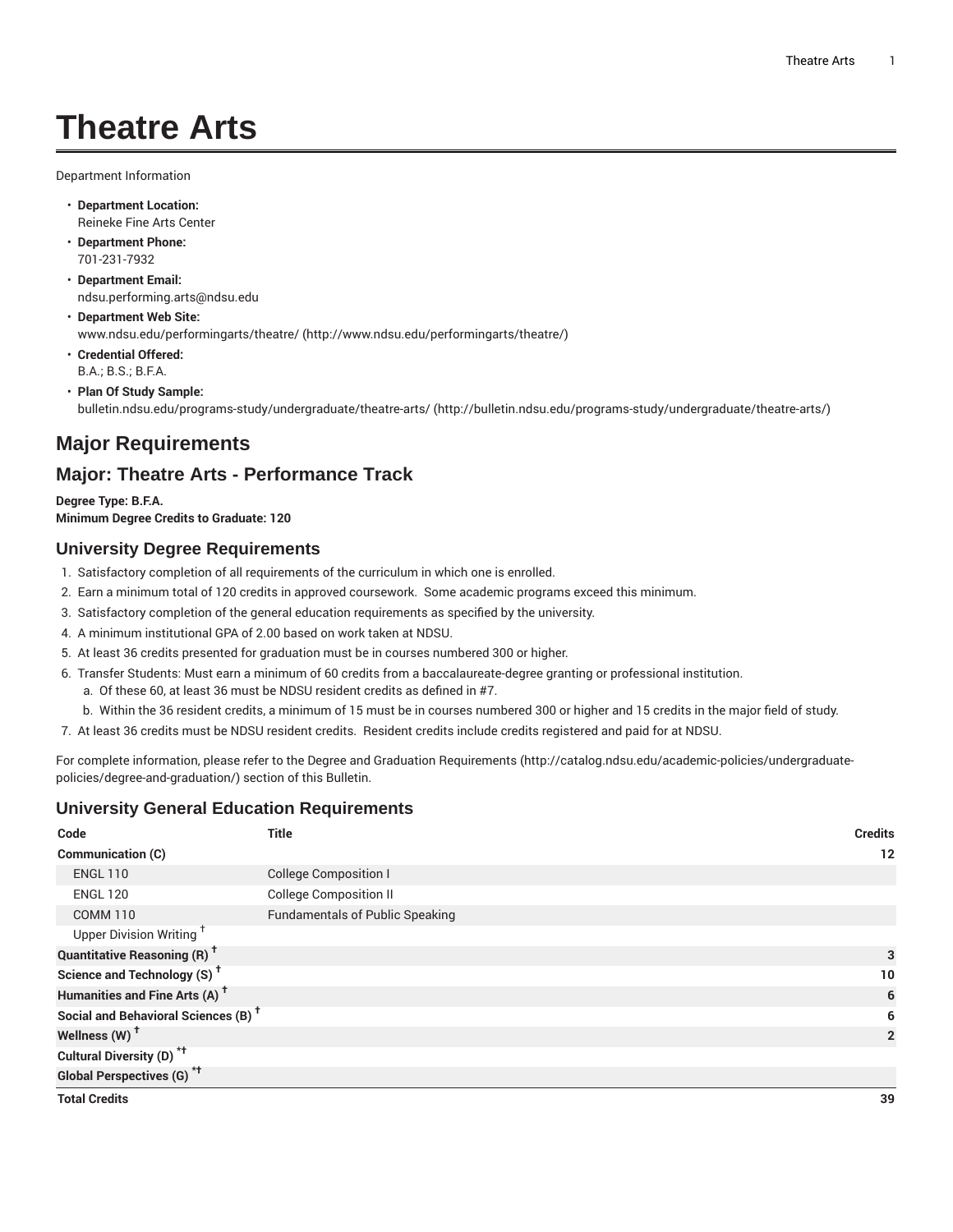- \* May be satisfied by completing courses in another General Education category.
- † General education courses may be used to satisfy requirements for both general education and the major, minor, and program emphases, where applicable. Students should carefully review major requirements to determine if specific courses can also satisfy these general education categories.
- A list of university approved general education courses and administrative policies are available [here](http://catalog.ndsu.edu/academic-policies/undergraduate-policies/general-education/#genedcoursestext) ([http://catalog.ndsu.edu/academic-policies/](http://catalog.ndsu.edu/academic-policies/undergraduate-policies/general-education/#genedcoursestext) [undergraduate-policies/general-education/#genedcoursestext](http://catalog.ndsu.edu/academic-policies/undergraduate-policies/general-education/#genedcoursestext)).

#### **Major Requirements**

Students must earn a minimum grade of a 'C' in all THEA prefix courses.

| Code                                          | <b>Title</b>                                                                 | <b>Credits</b>            |
|-----------------------------------------------|------------------------------------------------------------------------------|---------------------------|
| <b>Professional Major Requirements</b>        |                                                                              |                           |
| <b>ART 111</b>                                | Introduction to Art History (May satisfy general education category A and G) | 3                         |
| <b>ENGL 380</b>                               | Shakespeare                                                                  | 3                         |
| <b>MUSC 100</b>                               | Music Appreciation (May satisfy general education category A)                | $\sqrt{3}$                |
| or MUSC 103                                   | Introduction to Music History                                                |                           |
| <b>THEA 150</b>                               | <b>Theatre Foundations I</b>                                                 | 1                         |
| <b>THEA 161</b>                               | Acting I                                                                     | $\ensuremath{\mathsf{3}}$ |
| <b>MUSC 162</b>                               | <b>Voice Class</b>                                                           | 1                         |
| or MUSC 167                                   | <b>Applied Voice</b>                                                         |                           |
| <b>THEA 180</b>                               | Dramatic Literature and Style I                                              | 3                         |
| <b>THEA 261</b>                               | <b>Advanced Acting</b>                                                       | 3                         |
| <b>THEA 262</b>                               | Introduction to Dance <sup>1</sup>                                           | 1                         |
| <b>THEA 263</b>                               | Dance Studio (take 2 times)                                                  | $\mathbf{2}$              |
| <b>THEA 266</b>                               | Voice and Movement for the Actor '                                           | 3                         |
| <b>THEA 270</b>                               | Stagecraft                                                                   | 4                         |
| & THEA 220                                    | and Stagecraft Lab                                                           |                           |
| <b>THEA 271</b>                               | Costume Craft                                                                | 4                         |
| & THEA 221                                    | and Costume Craft Lab                                                        |                           |
| <b>THEA 275</b>                               | <b>Theatrical Makeup Design</b>                                              | 3                         |
| <b>THEA 280</b>                               | World Theatre (May satisfy a general education category D)                   | $\ensuremath{\mathsf{3}}$ |
| <b>THEA 361</b>                               | Acting III: Advanced Realism <sup>1</sup>                                    | 3                         |
| <b>THEA 365</b>                               | Directing I                                                                  | $\ensuremath{\mathsf{3}}$ |
| <b>THEA 368</b>                               | Business of Acting                                                           | 3                         |
| <b>THEA 450</b>                               | Capstone Experience                                                          | $\ensuremath{\mathsf{3}}$ |
| <b>THEA 461</b>                               | Acting Shakespeare                                                           | 3                         |
| <b>THEA 462</b>                               | Acting Styles <sup>1</sup>                                                   | 3                         |
| <b>THEA 466</b>                               | Advanced Voice for the Actor                                                 | 3                         |
| <b>THEA 467</b>                               | Advanced Movement for the Actor                                              | $\ensuremath{\mathsf{3}}$ |
| <b>THEA 480</b>                               | History and Literature of Theatre I                                          | 3                         |
| Theatre Practice - Repeatable for 12 credits: |                                                                              | 12                        |
| <b>THEA 210</b>                               | Theatre Practicum (1-2 credits)                                              |                           |
| <b>THEA 211</b>                               | Stage Management Practicum and Seminar (2 credits)                           |                           |
| Select two of the following:                  |                                                                              | 6                         |
| <b>THEA 160</b>                               | Storytelling                                                                 |                           |
| <b>THEA 228</b>                               | Development of Musical Theatre                                               |                           |
| <b>THEA 345</b>                               | Devising                                                                     |                           |
| Select one from the following:                |                                                                              | 3                         |
| <b>THEA 371</b>                               | Introduction to Design: Scenic Design                                        |                           |
| <b>THEA 373</b>                               | Lighting and Sound Design for the Theatre                                    |                           |
| <b>THEA 375</b>                               | Costume Design for the Theatre                                               |                           |
| <b>Total Credits</b>                          |                                                                              | 88                        |